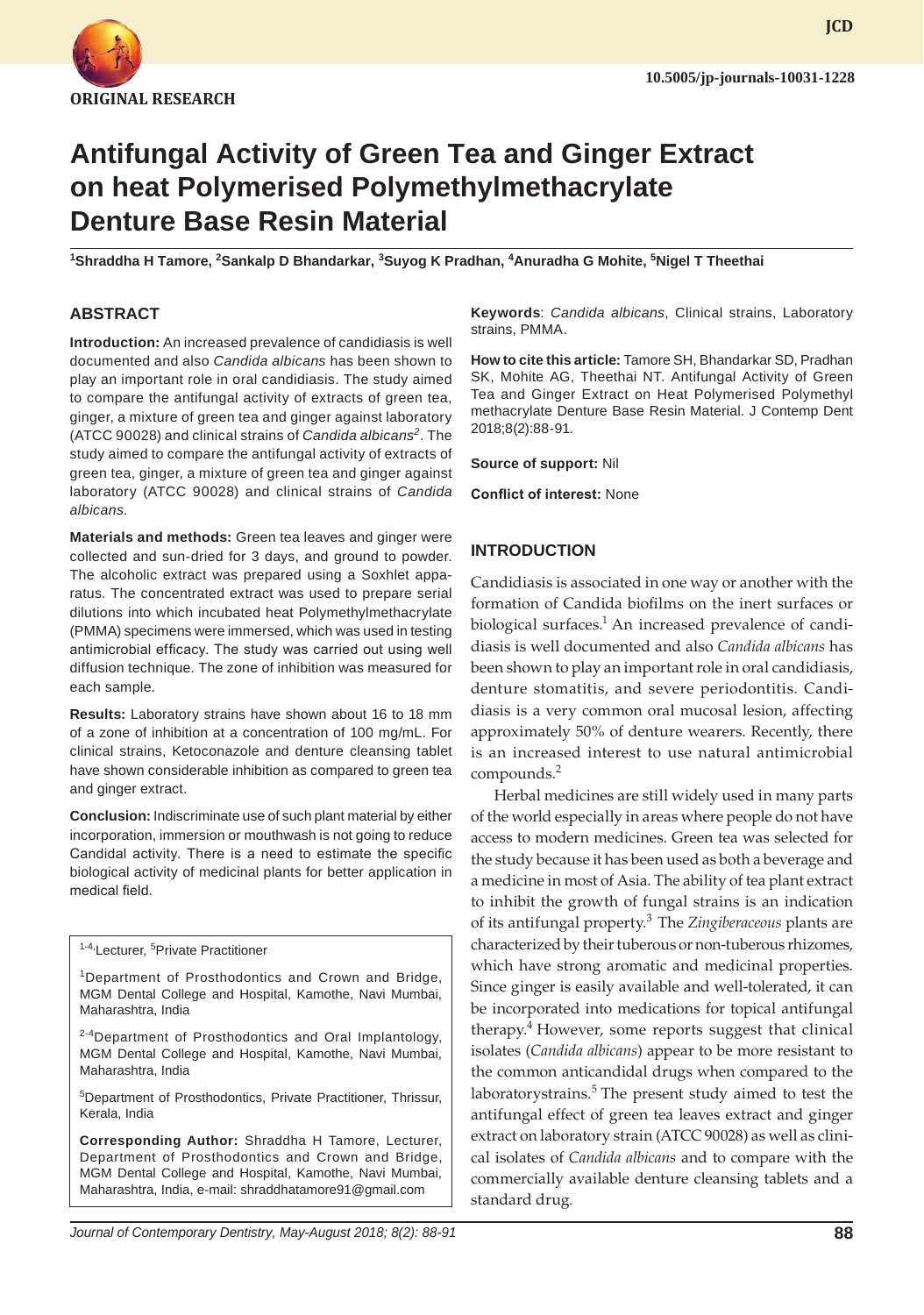#### **MATERIALS AND METHODS**

#### **Preparation of Extract**

Commercially available green tea leaves (*Assamica agro*) were obtained and made it into a fine powder. Ginger (local shop) was cut into pieces, dried under sunlight for three days and was powdered. About 100 gm of both the powders were subjected to Soxhlet extraction by using 99.9% ethyl alcohol for about 72 hours each. The extract was dried under reduced pressure, stored at 4° C for further analysis.

## **Preparation of the Acrylic Samples**

The heat-polymerized PMMA resin (Vertex RS, Dentimex, Netherlands) blocks were prepared using a stone mold. Heat polymerized PMMA was mixed in the polymer to monomer ratio of 3:1 by volume in a porcelain jar. When the material reached the dough stage, it was packed in the flask and kept under pressure of 2000 Mpa for bench curing of 30 minutes. Once the bench curing was done, the flasks were clamped and polymerized using a short curing cycle of 74° C for two hours and then 100ºC for one hour. After the flasks were cooled, the specimens were deflasked, and the excess material was trimmed using tungsten carbide bur. Eighteen PMMA samples  $(5 \text{ mm} \times 5 \text{ mm} \times 1 \text{ mm})$  were cut out from the resin blocks with the diamond disc (Axis Dental, Kerr Corporation, USA). The test surfaces of the samples were not polished so as to give an accurate impression of the tissue surface of the dentures and it was grouped as follows:

- T1–Ginger extract
- T2–Green tea extract

## **Microbiological Study Procedure**

The antifungal activity was carried out by well diffusion method. For heat cure specimens spread plate technique was used. The clinical strains were obtained from Dr Joshi's central clinical microbiology laboratory, Vashi, Navi Mumbai. Forty-eight hours culture of *Candida albicans* grown on Sabrauds Dextrose Agar was taken. Inoculums were prepared by adjusting the cell density to  $2 \times 10^8$  CFU/mL in brain heart infusion (BHI) broth, using 0.5 McFarland standard. Ten ml BHI was taken in the required number of sterile test tubes. Autoclaved sterilized acrylic sheets were added in the test tubes and were Infected with 100 µl of inoculum. Incubated at 37° C for 24 hours. The acrylic sheets were washed three times with 5 mL of phosphate buffered saline (PBS). Ten mL of the test agent at the desired concentration was taken and expose the acrylic sheet for 10 minutes. Control tube has D/W instead of the

test agent. The acrylic sheets were washed 3 times with 5 mL of PBS and suspended in 10 mL of sterile D/W. Twenty-five µl of Neat and 1:10 dilution on phosphate buffered saline (SDA) plates and were spread properly using a sterile cotton swab. Incubated at 37 °C for 24 hours. The colonies grown on the SDA plates were counted and multiplied with the respective dilution factor to get the colony forming units (CFU)/mL. The positive and negative controls were compared.

## **RESULTS**

#### **For Laboratory Strains**

When ginger and green tea extract were tested at concentrations of 50 mg/mL, 80 mg/mL, and 100 mg/mL and compared with ketoconazole and denture cleansing tablet as positive control and distilled water as negative control–both the extracts have shown about 16 to 18 mm of zone of inhibition at a concentration of 100 mg/mL as seen in Figures 1 and 2.



**Fig. 1:** Zone of inhibition for green tea extract



**Fig. 2:** Zone of inhibition for ginger extract

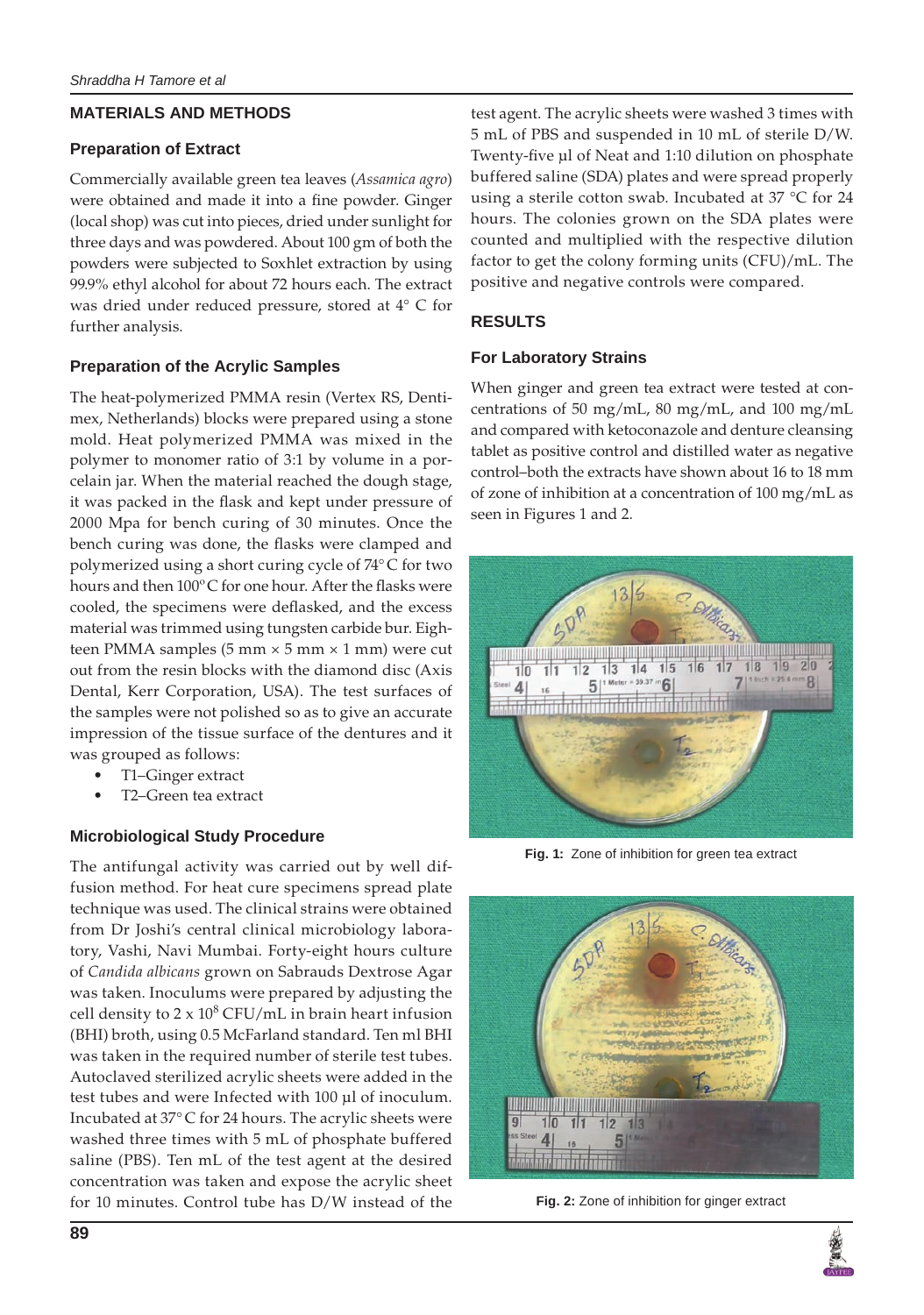## **For Clinical Strains**

When ginger and green tea extract were tested at concentrations of 50 mg/mL, 80 mg/mL, and 100 mg/mL and compared with ketoconazole and denture cleansing tablet as a positive control and distilled water as negative control:

- Ketoconazole and denture cleansing tablet have shown considerable inhibition whereas ginger extract, green tea extract and a combination (as seen in Figs 3 to 5) have shown a very little zone of inhibition of about 4 to 6 mm at 100 mg/mL.
- l Negligible inhibition was recorded at 50 mg/mL and 80 mg/mL.

When the heat cure polymethyl methacrylate denture base material was examined there was no antimicrobial activity seen, when tested as a cleansing agent. Once Candida begins to co-exist, eradication is dif-



**Fig. 3:** Ginger extract



**Fig. 4:** Green tea extract

## **DISCUSSION**

*Candida albicans* can grow, proliferate and co-exist with the host for a long time.



**Fig. 5:** Combination of green tea and ginger extract

ficult, and it becomes harmful and highly virulent. In the present investigation, ginger and green tea extract have shown about 16 to 18 mm inhibition with ATCC strains and 4 to 6 mm in the clinical strains. In a study done by Aghazadeh et al.,<sup>6</sup> only negligible amount of inhibition was noted on clinical isolates among *Candida albicans*  which is similar to the results of the present study. These results are comparable with the results of Archana and Abraham,<sup>7</sup> and Giriraju and Yunus.<sup>8</sup> Also similar result was reported by Yassien.<sup>9</sup>

A study done by Kader et al., $^{10}$  a zone of inhibition of 9 mm was seen for clinical strains of *Candida albicans*. The difference observed could be attributed to variations in the environmental factors where the plant was grown, the concentration of active molecules present in them and also depends on the solvent system used to prepare extract.

# **CONCLUSION**

*Candida albicans* (ATCC 90028) strains, 16 to 18 mm of a zone of inhibition was seen for ginger and green tea at a concentration of 100 mg/mL. For clinical strains, 4 to 6 mm of the zone of inhibition was seen.Indiscriminate use of such plant material by either incorporation, immersion or mouthwash is not going to reduce candidal activity and might even aggravate the condition. An attempt must be made to isolate and incorporate only the biologically active compounds to obtain anti-candidal activity.

## **REFERENCES**

- 1. Crump JA, Collignon PJ. Intravascular catheter-associated infections. Eur J Clin Microbiol Infect Dis. 2000 Jan;19(1):1-8.
- 2. Masatomo Hirasawa and Kazuko Takada, Multiple effects of green tea catechin on the antifungal activity of antimycotics against Candida albicans; J Antimicrob Chemother. 2004 Feb;53(2):225-229.